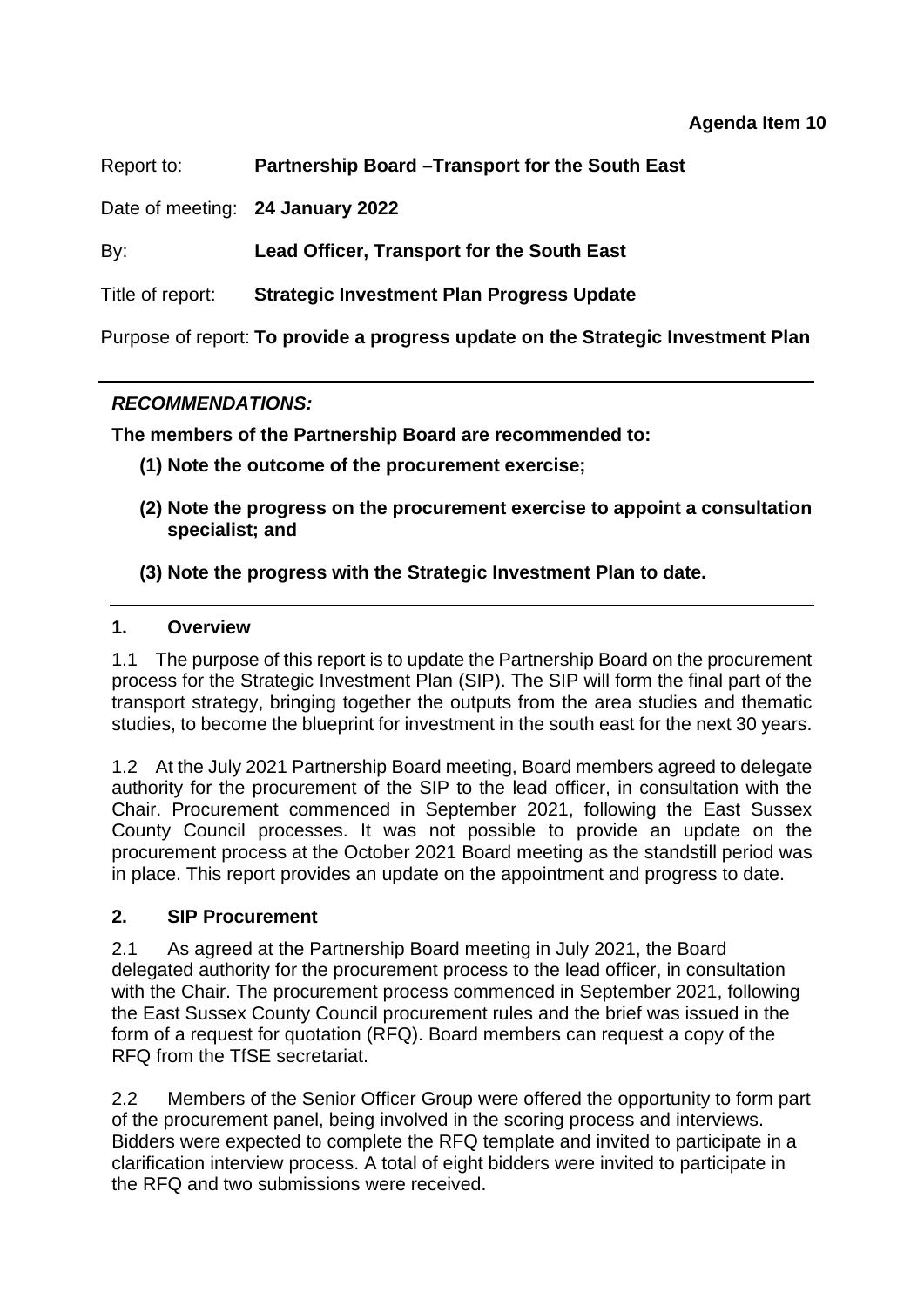2.3 Following the completion of the RFQ process, a consortium of Steer and KPMG have been appointed to lead the work.

# **3. SIP Update**

3.1 The SIP will set a credible framework for delivering the vision and objectives of TfSE's Transport Strategy and the packages of interventions developed by TfSE's area and thematic studies.

3.2 The programme of interventions set out in the SIP will be wide-ranging in terms of modes, locations, and delivery models. There will likely be individual schemes that have net funding needs of varying sizes. The overall investment requirement is, however, likely to be very significant and will need to be delivered over a 30-year period.

3.3 As the final step of TfSE's plan to deliver its Transport Strategy, one of the key objectives of the SIP will be to provide the basis for securing local, regional, and national agreement to this significant investment programme, how it will be delivered and –crucially –how it will be paid for.

3.4 There will be a five-stage approach to developing the SIP:

- Stage A: Mobilisation;
- Stage B: SIP Background;
- Stage C: SIP Development;
- Stage D: Consultation; and
- Stage E: Integrated Sustainability Appraisal (and close out).

3.5 Project mobilisation has completed and Steer have progressed into Stage B, which involves undertaking a review of the technical work completed to date, the future development of TfSE and the wider context for the SIP. This work will run alongside the final stages of the area studies and will conclude in March 2022.

3.6 Stage C is a substantial element of the process, involving the development of the SIP's narrative, content, and look and feel. It also involves the initial work to prepare for the consultation and the development of the funding and financing packages. There will be considerable opportunities for SOG and the Board to influence and guide this stage of the work, with a specific focus on the narrative.

3.7 Steer will be invited to the Board meeting in March 2022 to share their proposed approach to the development of the SIP and to update members on their progress.

## **4. Appointment of consultation specialist**

4.1 The SIP will be subject to a full 12-week public consultation. The consultation for the Transport Strategy attracted over 3,500 responses and it is anticipated that a similar level of response will be received for the SIP.

4.2 Given the importance of the consultation exercise, it is proposed to bring in a consultation specialist to oversee the development of a digital consultation platform